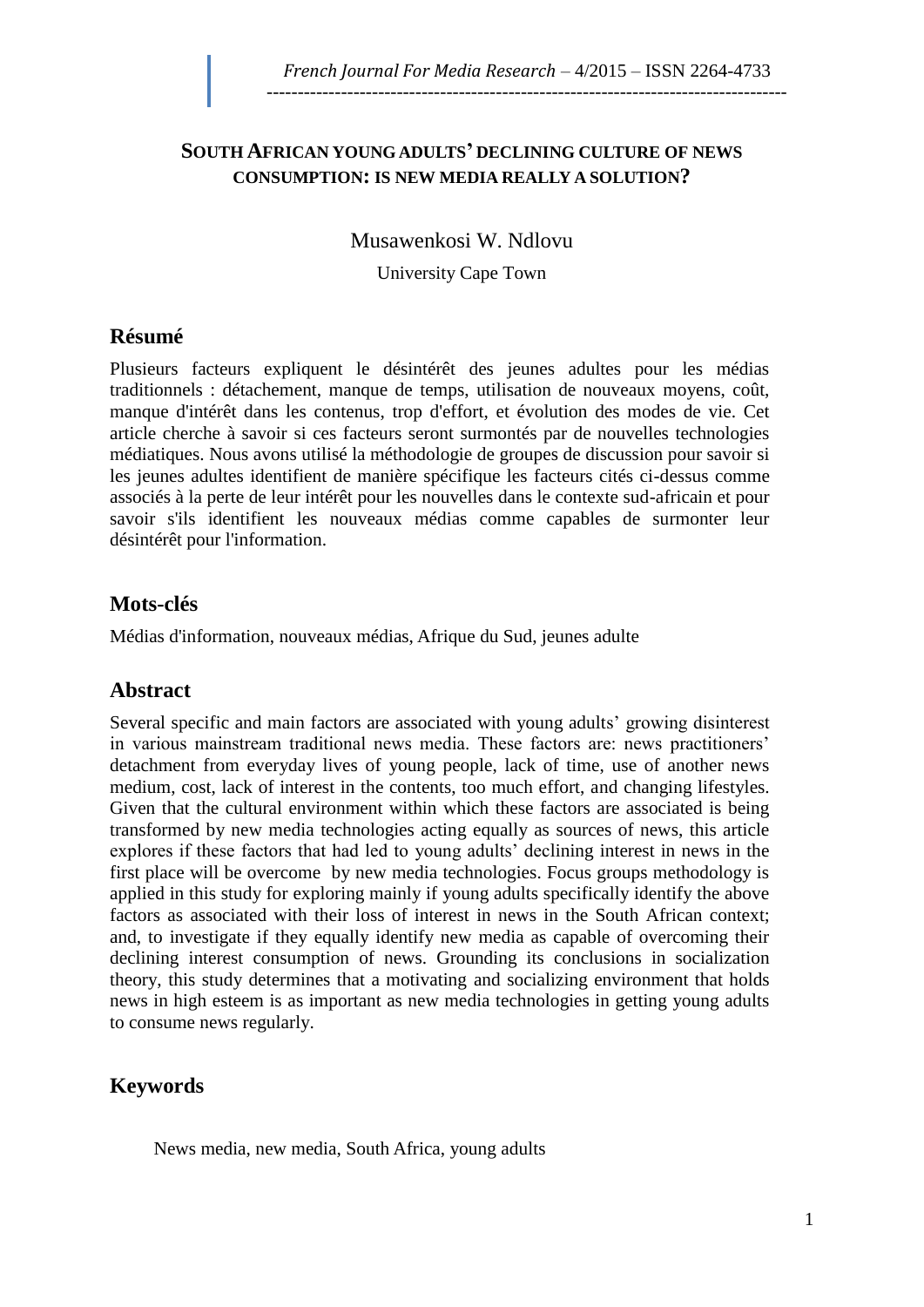## Introduction and rationale

 $\overline{a}$ 

South African citizens/audiences' levels of news consumption, from traditional news media and in the main, have progressively been on the decline, since the year of country's first ever democratic elections, in 1994 (Glenn and Mattes 2011). News consumption decline is mainly pronounced among young adults, particularly those in the categories 16-24 (Ndlovu 2014). To be specific, news audience decrease is largely conspicuous in the plummeting readership and circulation figures of mainstream newspapers that are in the English and Afrikaans languages. On the other hand, consumption of news from e.TV/ENCA (privately own4ed television), community, vernacular and tabloid newspapers, as well as from social/new media technologies, has either been stable or on the increase (Duncan et al 2013; Ndlovu 2014; Moodie 2013). Given the noted decline in newspaper consumption among some young adults and their consumption of some news media, this paper explores if new media technologies are necessarily a (long term) panacea to young adults declining culture of news consumption.

This is because the persistent growth of new media technologies, in SA, is transforming the manner in which news is produced, consumed and shared. New media technologies' novel methods of news diffusion are characteristically qualitatively distinct to the way traditional/old media technologies 'continue' to circulate current affairs. In as much as new media technologies compliment- other than replace -traditional media, new media do provide citizens/audiences with new processes of experiencing and sharing political news.

What is noticeable is also that contemporaneous with the growth of new media technologies as sources of news is the radical decline in traditional media as sources of news for young adults in particular, mainly in advanced industrialized societies (Wattenberg 2012). It then becomes necessary to explore if SA young adults, as SA 'liberal' democracy matures, would follow news consumption trends of their counterparts in the advanced industrialized societies

Research about the relationship between youth, mainstream news media and liberal democratic politics in advanced industrial societies - United States, Western Europe, Japan, Canada, Australia and New Zealand- reach the following definitive conclusions. Young adults in these societies increasingly pay less attention to media-based news despite their comparatively better access to various technologies of political communication as compared to previous generations; they demonstrate lower levels of political, geographical and historical knowledge/information compared to previous generations despite their higher university and college enrolments and, are politically inactive as citizens in their respective countries' public spheres (Buckingham 1997a; Wattenberg 2012; Loader 2009; Patterson 2007). Scholarly works that arrive at these conclusions are products of numerous and sustained longitudinal surveys, interview-based and focus-groups studies that continue to discover that the number of young adults who say they frequently read newspapers, listen to radio news as a norm and regularly watch TV news, is radically declining (Buckingham 1997a; 1997b; Barnhurst and Wartella 1991; cf. Duncan et al. 2013; Patterson 2007). This has led Patterson (2007, 5) to observe that: "analysts agree on one thing: today's young people pay less attention to daily news than their counterparts of two or three decades ago".

The degree to which these conclusions uniformly apply to young adults in Latin America, Asia, Africa and the Middle East is indeed debatable. Recent studies, however, indicate that young adults -those persons who are between the ages of  $16-24$  and  $25-35<sup>1</sup>$  -share particular

 $1$  The study of youth, news and politics is notorious for lack of standardization when comes to terms such youth, Generation X, Y, etc. (cf. Zerba 2009, 172).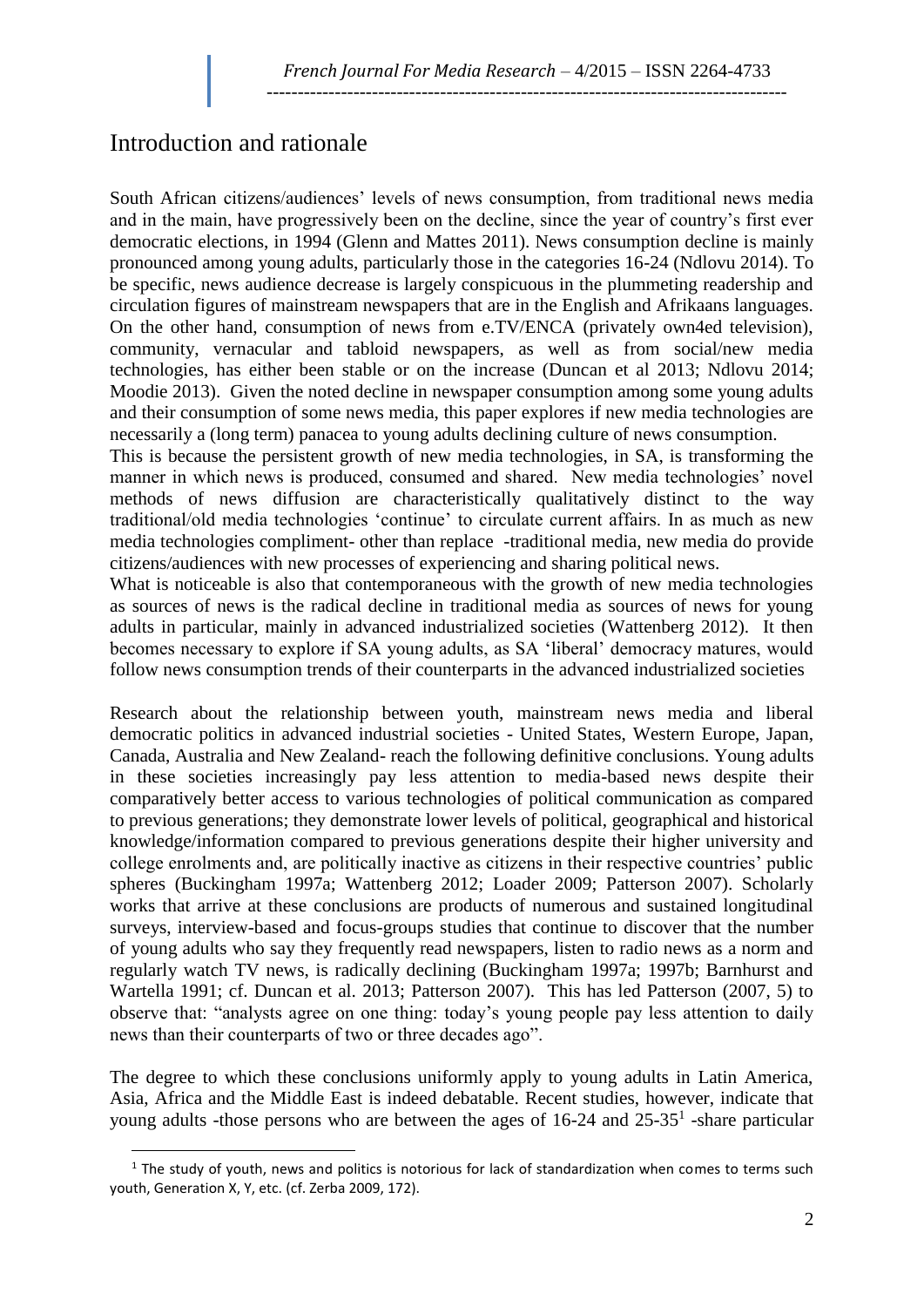global characteristics with respect to news and politics (Egan 1999; Stein 2013, 28; Zerba 2009). For this paper, some of the conclusions that are being reached about youth, news and politics in advanced industrialised societies are equally being reached about post-apartheid South African youth (Ndlovu and Mbenga 2013, 170-1). As such then, the study of youth, news politics (hereafter: YNP) largely carries with itself a tone and sense of disillusionment about young adults' sense of citizenship.

In advanced industrialised countries, news sources that are routinely being rejected by the majority of young adults are, in this order, newspapers, TV and radio. The Internet too, despite its immoderate promise in the 1990s, is not being overwhelmingly used by youth as a news source (Mindich 2005; Patterson 2007). In SA and among young adults, radio is still the most popular source of news after TV (Duncan et al 2013). Globally then and because of different socio-economic, cultural and political conditions, young people are oriented to various traditional sources of news differently.

What is emerging strongly and seems to be common among young adults in the global public sphere are types of news content they reject. Mainstream 'macro' **p**olitical and economic stories, specifically, are news types they normally reject (Buckingham 1997a, 344)**.** They are less inclined to follow events that fall within the categories of business, politics/ government, public and international affairs (Duncan et al. 2013). In journalistic discourse, they are less likely to follow hard news (Patterson 2007).

Youths' rejection of hard news is paralleled by increasing interest in soft news and popular cultural news (Duncan et al. 2013; Pepler 2003); they demonstrate growing interest in the happenings in the private and public lives of celebrities who are sport, film, music and TV stars (Patterson 2007, 16). Equally, human interest type of stories that are characterised by lower levels of public affairs information and more focus on drama and sensationalism (Baumgartner and Morris 2006) attract young adults. News and political satire shows like John Stewart's/ Trevor Noah's in the United States (and Late Night News in South Africa) <sup>2</sup> are increasingly cited as popular among young viewers (cf. Baumgartner and Morris 2006, 343).

In the view of this article, there are three aspects to the decline. First, there is a statistical or quantitative decline in the share of youth who report reading newspapers, surfing the Internet, listening to radio, and watching TV for political and economic news yesterday (see above). Second, whereas it used to be assumed that as young people grew older they would take news consumption seriously, they are not doing it as a generation born in a particular period (Watternberg 2012). As such, there is cohort decline. Third, there is a qualitative decline in the manner that youth read newspapers, surf the Internet, listen to radio, and watch TV. This aspect can be explained by referring to the way youth engage with TV news:

> *While their [young people] numbers expand the ratings of news programs, they hardly take the programs seriously [they] consider news just another programme in the flow- a reality-based variety show (Barnhurst 1998, 204).*

The poor relationship between youth and news is a serious concern to societies at large. The concern is caused, arguably, by the social meaning of news and its implication in the creation of an informed public. News is a socially and culturally privileged form of information, communication and knowledge (Van Zyl 2006). The privileging of news among other all

 $\overline{a}$ 

<sup>2</sup> There is no research yet on e.tv's *Late Night News* e.tv in South Africa with the stand-up comedian Loyiso Gola.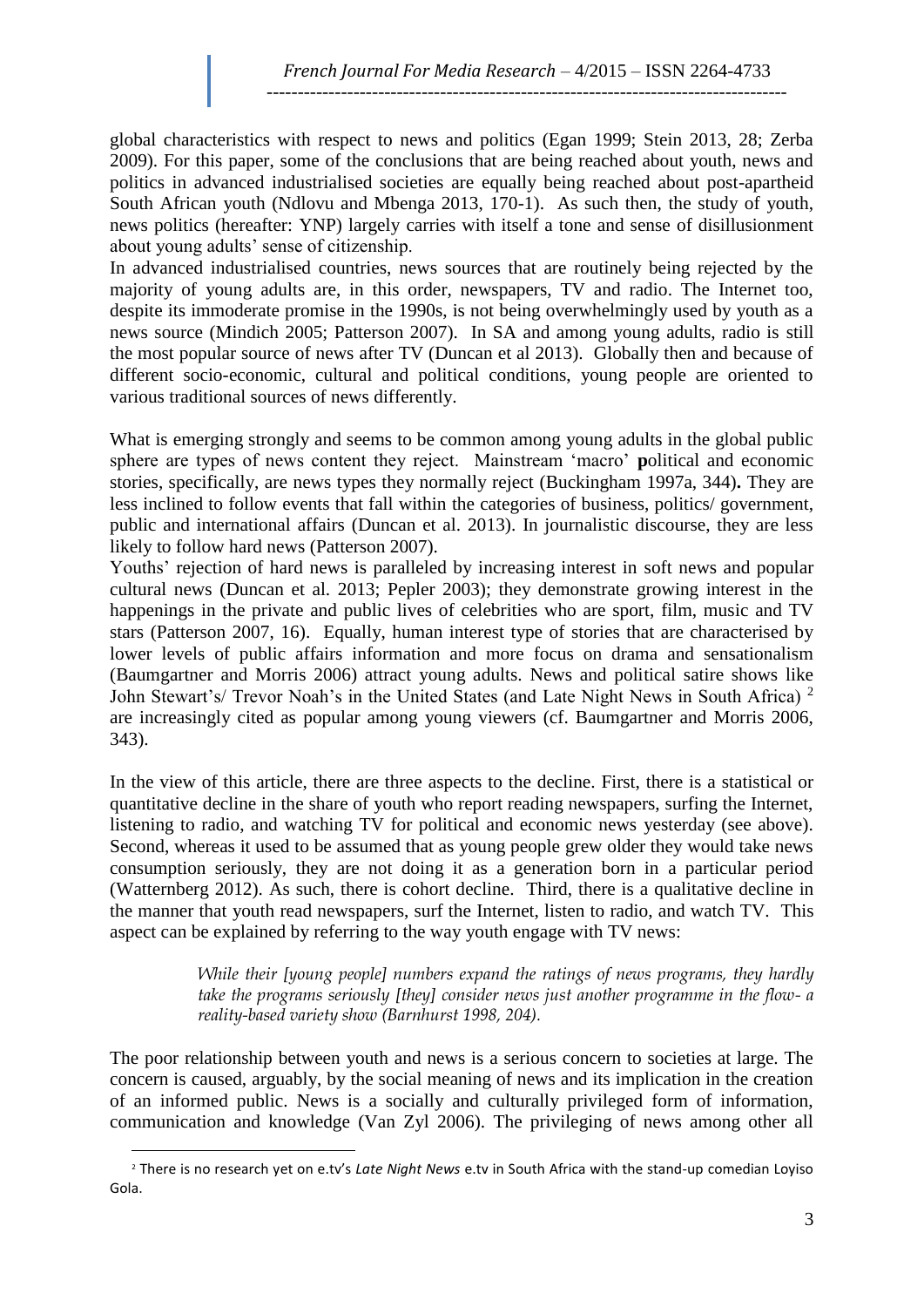other human forms of communication and the centrality of news media institutions in the (post/late)-modern era are what is behind the criticism of young adults' abandonment of news.

# Why young adults' declining news interest matters?

It is, however, not just the abandonment of any other news that is the worry, for certainly young adults are not short of any news; it is particularly the desertion of a particular type of news content that 'qualifies' citizens to be culturally graded as 'informed' that is certainly the concern about young adults. It is because young adults are shying away from political and economic stories - events that fall within the categories of business, politics and government, public and international affairs- that they are being qualified as uninformed.

Being politically well-informed as a citizenship is a quality held in high-esteem by all in our modern democratic social systems: conservatives, liberals, the left, feminists, parents, journalists, teachers and just about everyone in any society. Furthermore, young adults' loss of interest in news matters profoundly because of the material impact their behaviour has on societies at large.

The consequence of youths' diminishing motivation to read newspapers, surf the Internet, listen to radio, and watch TV (for political and economic hard news), is the diminishing *knowledge* of public and current affairs matters (politics, history and geography). There is another impact on society. The study of  $YNP<sup>3</sup>$  reasons that young adults' disinterest in news create indifference towards civic responsibilities such as being a member of a political party or trade union movement, and/or voting in local and national elections. This practice threatens survival of public democratic institutions (cf. Barnhurst and Wartella 1998; Barnharst 1998; Buckingham 1997a; 1997b; Pepler 2003). The argument also goes in a reverse way; it reasons that that being indifferent to civic responsibilities leads to non-consumption of news. Conway, Wycoff, Feldbaum, and Ahern (1981), for example, argue that exposure to news and levels of political knowledge are mutually reinforcing variables which determine political attitudes and political participation to a great extent. If news is preeminent to human progress as noted above and young adults are equally concerned about the future, why would they then abandon it?

## Reasons for young adults' declining Interest in news

One account of the decline point to one of the factors identified in this study: young adults would be interested in news if news was interested in them. Young adults' declining interest in news, the argument goes, is caused by mainstream news practitioners' detachment from, and their irrelevance to, everyday lives of young people (Buckingham 1997a; 1997b; Raeymaeckers 2004).

This is a position that says: had news practitioners taken care to know the nature of young adults' 'social worlds' and report (ed) on them 'accordingly', the statistical share of young adults who regularly consumed mainstream news media would be comparatively higher. Inferable from this position is the presupposition that conventional news practitioners operate

 $\overline{a}$ 

<sup>&</sup>lt;sup>3</sup> There are internal debates in the discourse in this regard (cf. Buckingham, 1997a)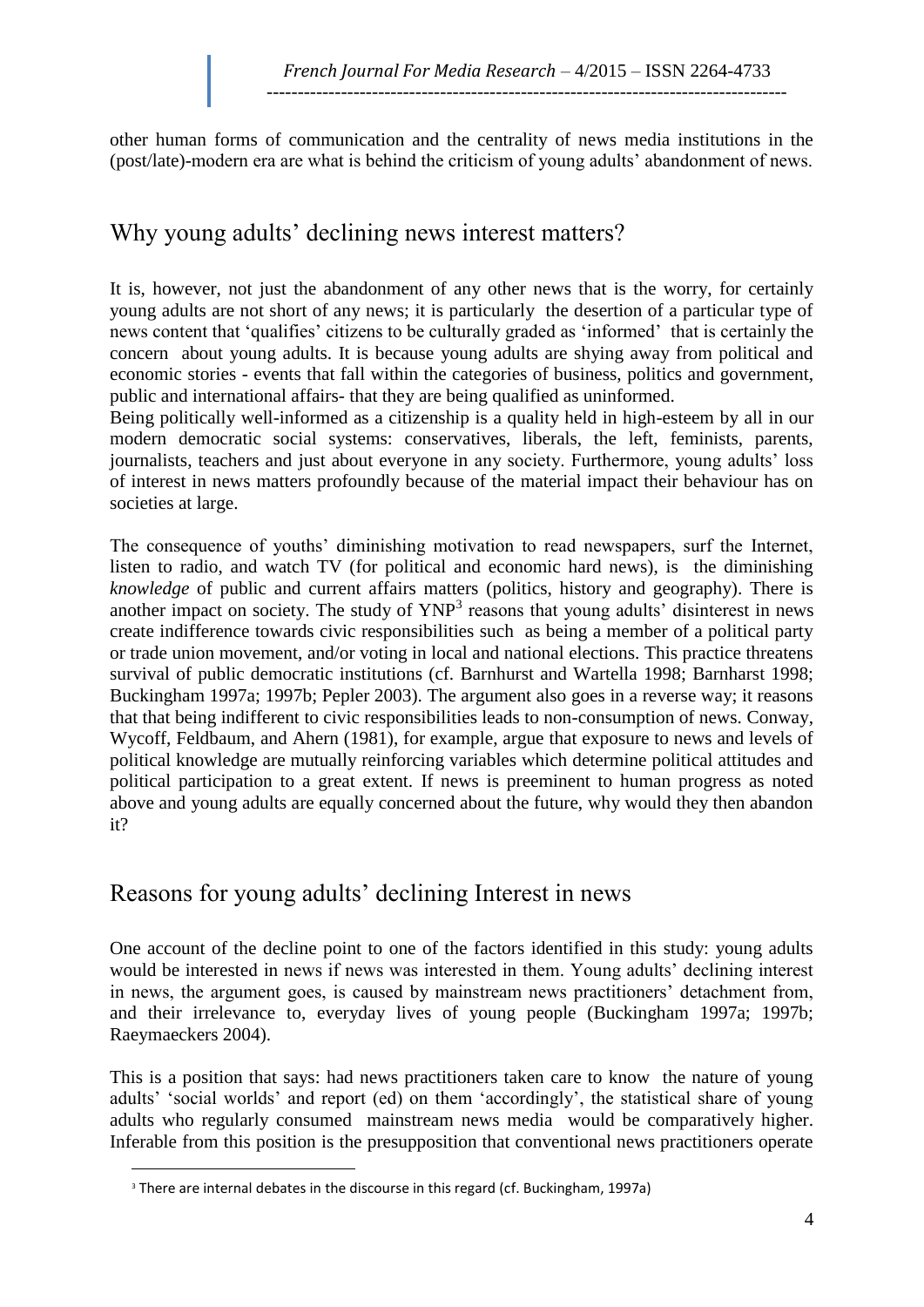under an inaccurate assumption that all social groupings received and consumed news information in the same way; or, they have the same orientation towards news (cf. Katz 1993). At the practical level, this presumption manifests itself through continued nonincorporation of those news aspects that would motivate young people to pay more attention to the news.

For Buckingham (2001, 01) "the big problem is that news producers do not make an effort to connect with young people". It is therefore, according to Buckingham (1999, 124), "the failure of the established news media to connect with forms of 'everyday politics' which are most important to this generation that accounts for their declining audience". Katz (in Buckingham 1997a, 347) "blames young people's growing rejection of conventional journalism fairly and squarely on the journalist themselves".

Young people themselves hold conventional news producers responsible for young adults' declining interests in news. They blame them for not offering any material that adolescents and young adults would be interested in (Pepler 2003, 2). For young people television news' political stories, in particular, do not seem to be relevant to their lives (Egan 1999, 136).

In addition to the above, at the heart of young adults' declining levels of news consumption is the perception of news and news media. As much as research indicates that (consistent with historical perception of news) some young people equally perceive news to be a window to the world of events (cf. Gauntlett and Hill 1999), they do not regard it as an extension of their own 'social world', but rather the world of the adults. This orientation towards news is identifiable even among those young people who, unlike others, use news to increase their awareness of national and global issues; these young people only "use this [news] knowledge to situate themselves as part of an 'adult' social group" (cf. Gauntlett and Hill 1999, 69). Buckingham (2004, 1) observes this phenomenon in relation to teenagers. He notes that news consumption provides an incentive for those teenagers who wish to buy into adult status. Du Plooy-Cillier and Bezuidenhout (2003, 11) also conclude that young adults see news as an "adult discourse".

There are other specific reasons that are advanced in the discourse regarding young adults' disinterest particularly in relation to the conventional newspaper. Some of the factors presented immediately below can be applied to TV and radio as well in some other instances. Huang's (2009) recent study sums up findings of global studies that have explored reasons for declining interest in newspapers:

> Such Studies found that the most common reasons non-readers gave for not reading newspapers were: lack of time, use of another news medium, cost, and lack of interest in the contents or decline in reading interest, too much effort, and changing lifestyles (Huang 2009).

Given that the environment with which these factors are associated is being transformed by new media technologies acting equally as sources of news, this article explores if these factors that had led to young adults' declining interest in news in the first place will be overcome by new media technologies? To explore this question the following methodology was followed.

## Methodology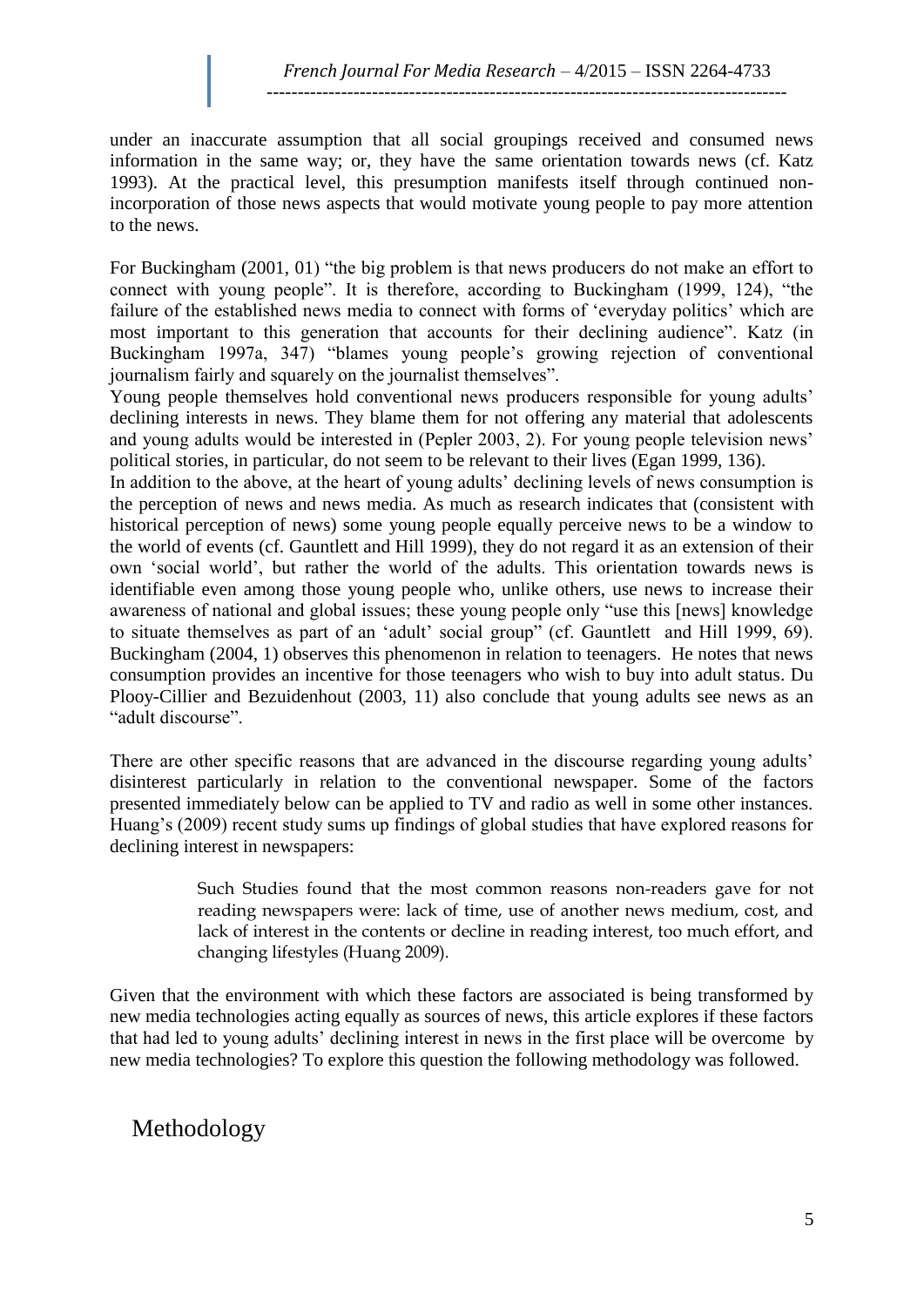Interviews in Cape Town were conducted with young adults who made up South African racial categories: White, black African, Indian and Colored. These people were largely middle class. They lived either at home in various suburbs in Cape Town; they rented flats, lived in digs or university residences. The names of the students or any young adults, who participated in focus groups, including the universities they went to, are meant to remain anonymous. In the end, interviews with 35 young adults were conducted. This is not a national sample like the one with were conducted for a national baseline study on youth and news (Duncan et al. 2013). The aim here was to dig deeper into specific changing patterns in news consumption.

To allow for adequate discussions of the main and related topics, focus-group sessions lasted between ninety to ninety-five minutes. The researcher as the moderator introduced the purpose of the study and explained to the participants that they were free to speak without being prompted, but would need to identify themselves by assigned number as only the audiotape, as the recording device, was used both to capture interview processes and for purposes of transcription and interpretation. With participants' consent, responses were recoded and subsequently transcribed, this being the norm after conducting such interviews and for facilitation of accurate analysis.

### Discussion (time)

Young adult participants specifically pointed to the time factor as responsible for their declining consumption of news from traditional media. The time factor related specifically to the incongruence between their unavailability to consume news at set and fixed standard times by which traditional news can only be accessed. One young adult participant indicated that:

> *Traditional methods of delivering news are either via the medium of television which is aired two to three times a day, radio news which is aired up to seven times a day but is on a set schedule, and via newspapers which are printed twice a day. This means that viewers, listeners and/or readers have to schedule a set time …in which they be able to receive news.*

Besides not having time, the general tone of the participants reflected a sense of discomfort that they needed or were socially required to make time to consume news at set times. For participants, the possibility to encounter TV news is far more available for people who are necessarily at home at a particular time and who generally have time. Indeed this bias could have been produced by the fact that some of the participants lived in university residences. Nonetheless, it could not be inferred by this researcher that serious motivation to consume news could essentially be subdued by the element of time. To the degree that young adults make 'time' for other social activities, that they do not discount consuming traditional media in general, and that traditional media in the SA urban space is highly saturated, it should be argued that young adults far more lack motivation to consume traditional news than they surely lack time.

Focusing on time as a factor that reduces young adults' probabilities for consuming traditional news media reveals that the set of factors in question here are not mutually exclusive. Not only that, time affects dissimilar traditional news media differently. TV is affected by time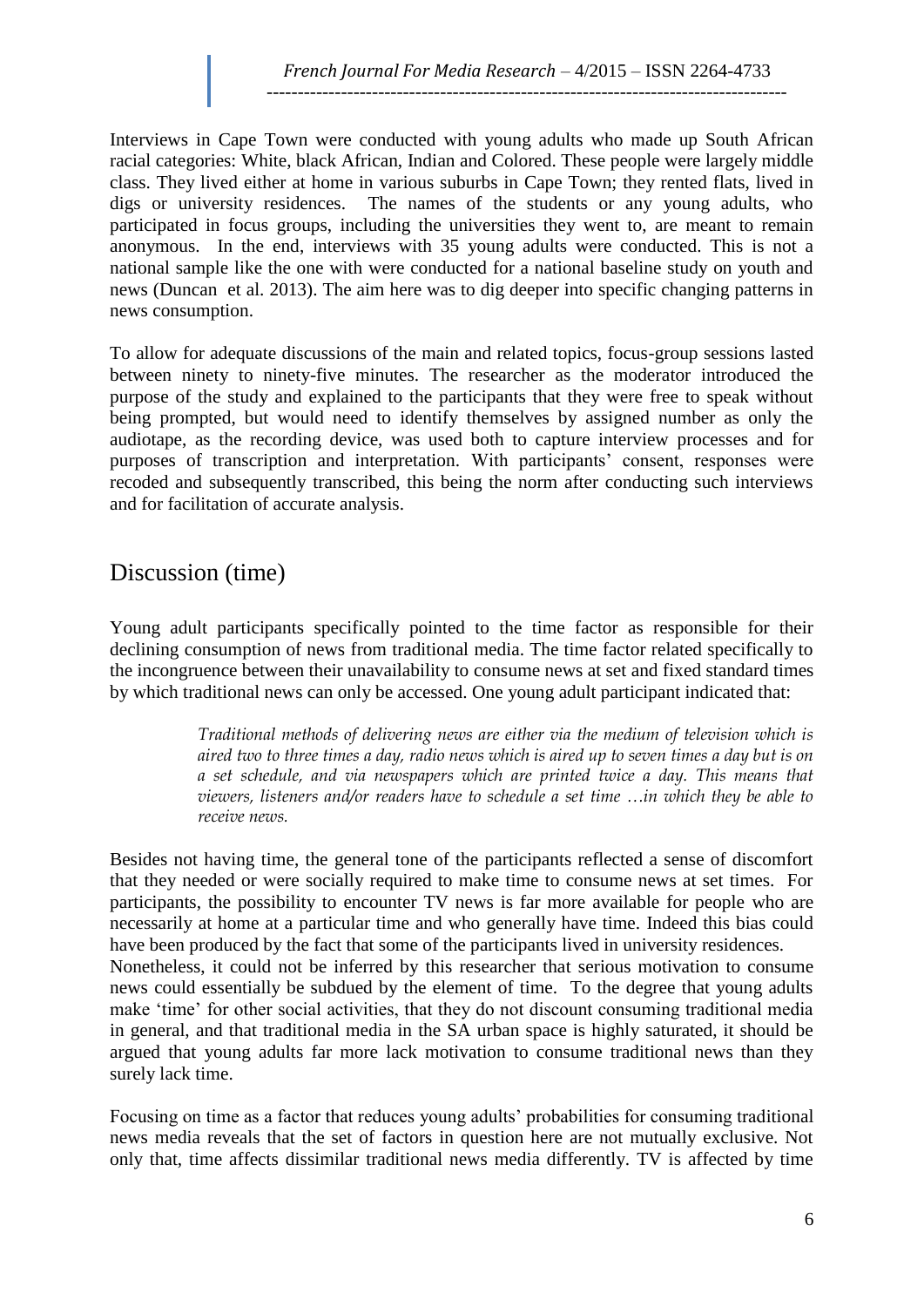differently to radio and newspaper. Participants wrote that they needed to be in a "home" space to access TV news.

At the same time, the analysis revealed that the degree to which time affected participants' chances to consume radio news was negligible. It could be easily deduced that this is because radio news can be easily accessed via all communication technologies, old and new. Also, apart from radio just being ubiquitous and at young adults' disposal at various times of the day, there are other radio elements that seem to shape the relationship it has with young adults.

Importantly, these elements (see below) make an old medium like radio appear to share certain characteristics with new media with respect to being aesthetically appreciated by young adults. Participants by far consumed commercial entertainment-oriented radio as opposed to talk radio (commercial or public service). Plausibly, they tune in to these radio stations for other programs, not expressly news. News is subsequently consumed by 'accident'. In addition, radio news is very brief and easy to comprehend. This structure of radio news is something some young adults tend to prefer. These are not only two elements that make radio appreciated by this group and which radio share with new media: they do not make additional arrangements to consume radio news; nor, do they need to spend money. They do not have to change physical space from which to consume the medium.

In the analysis, the attractiveness of new media, like radio, lies in its accommodative-ness of youths' time, lifestyle and culture; its appeal lies in the qualities innate in itself as a technological and aesthetical form. One participant pointed out:

> *The significance of radio news is that it fits my schedule as young adult, I already have numerous things to do therefore going out collecting news becomes a hassle. Radio news compresses my activities so I don't have to pause whatever I am doing to pay attention; but rather I can consume news on the go.*

In view of the foregoing and to the degree that radio news is far more popular with respondents than TV news, time cannot be the only factor that makes the difference. Even with changing lifestyles, personal and institutional responsibilities, respondents would always catch the evening and morning news. As much as both radio and TV news are offered at news producers' 'time'<sup>4</sup> , this factor cannot inescapably be enough rationale that when you have you missed radio or TV news at a particular time in multi broadcast media platform like SA, you have missed radio or TV news for the rest of the day.

If one continues to adopt this stance, one could argue that if participants were generally motivated and committed to consuming newspapers, they could buy one and simply read it later- when they have time. In relation to newspapers, however, this stance leads to another factor cited by respondents as accountable for declining levels of news consumption; that is, cost.

Cost

 $\overline{a}$ 

<sup>4</sup> This does not take into consideration the new phenomenon in South Africa of national of twenty-four hour news channels.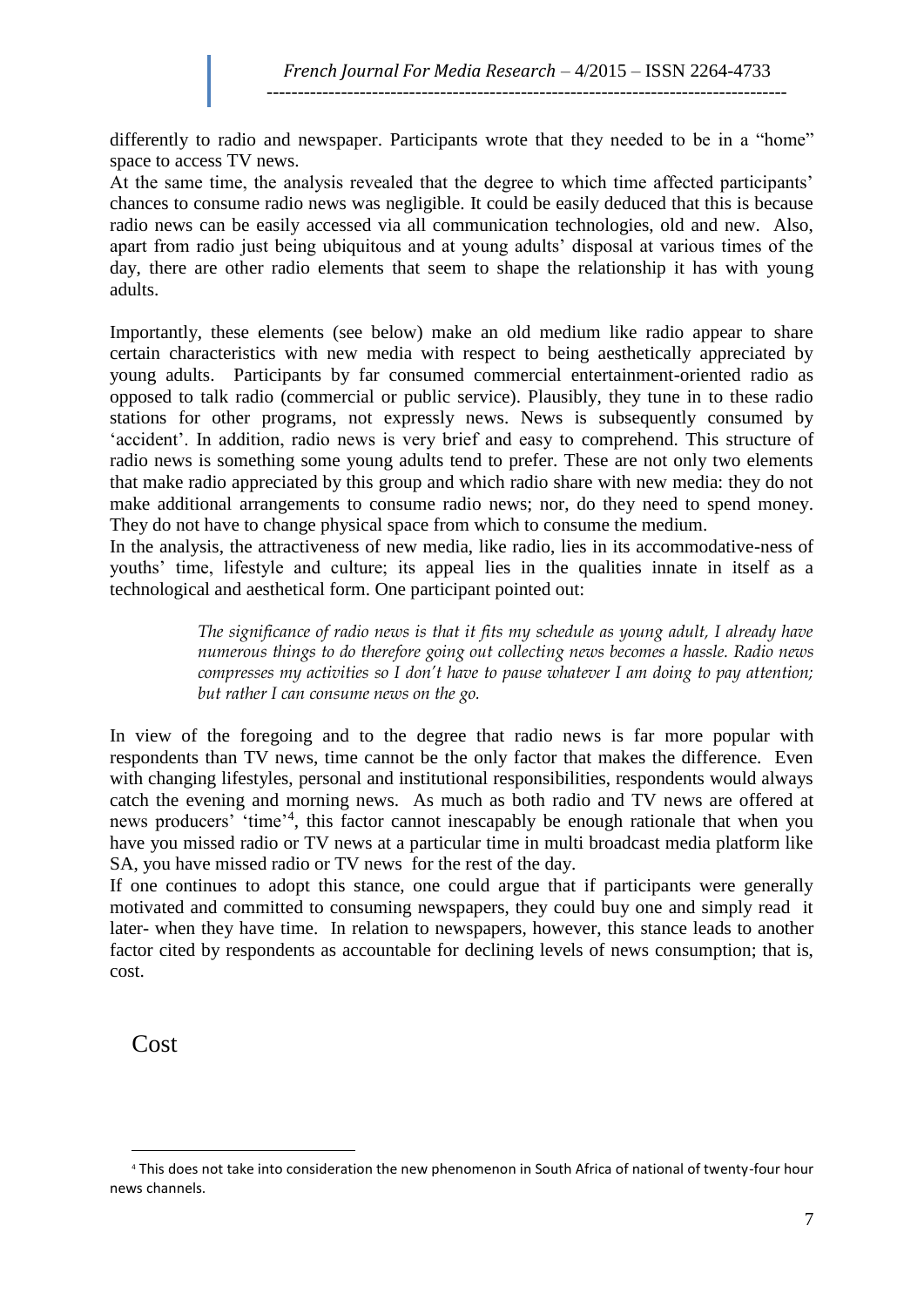Participants raised the issue of cost particularly in relation to the price of newspapers. Cost was not identified in relation to radio and TV news. The following respondent's view represents those of other young adults' respondents.

> *As a student, however, it is harder to maintain the same attitude towards news mainly because journalism is unnecessary cost when trying to juggle your financials, while audio-visual resources such as television are hard to come by when you do not live at home.*

For young adults, is not that newspapers are expensive per se; but they are expensive in relation to their respective budgets. They simply cannot afford to buy a newspaper, they wrote. Without undermining what respondents consider expensive and not, there is a problem with this justification. Young adults spend reasonably high amounts of money on other items. The argument could be that young adults do not have the motivation to prioritize buying a newspaper on the basis of the fact that the newspaper does not gratify certain needs. The answer could also be in the perception of newspaper itself.

In the qualitative analysis, of the traditional news media, the printed form of newspapers receive more negative reaction from youth than the audio-visual ones. Newspaper seems a stronger factor that pushes youth to new media than TV and radio. Said one student: "I also viewed newspapers as quite aesthetically unappealing. The ability to open, flatten and fold a broadsheet to ones' likes has always seemed a talent to me". Said another: "I really don't have time to page through a bunch of pages, so with TV and online news, you just relax and watch…"

Although, the narrative does not make mention of consuming TV news via mobile technological gadgets in South Africa, TV news is equally preferred because of its aesthetics. TV news is appealing to others because of its live visuals, instantaneity and lack of effort in consuming it.

With respect to new media technologies and cost, participants talked about free access to university Internet both on campus and in residences. As such, they could access any news website they wanted. The consumption of news via new media on the basis of cheap access raises one crucial question, however. What would happen if new media owners started charging for news online? Will young people return to TV and radio, comparatively cheaper media than buying a newspaper? Will young people abandon news consumption altogether? As much as young adults clearly identified cost of traditional news media, particularly the newspaper, as a factor that pushes them to new media, they were less clear about the relevance of news content they encounter across these news platforms.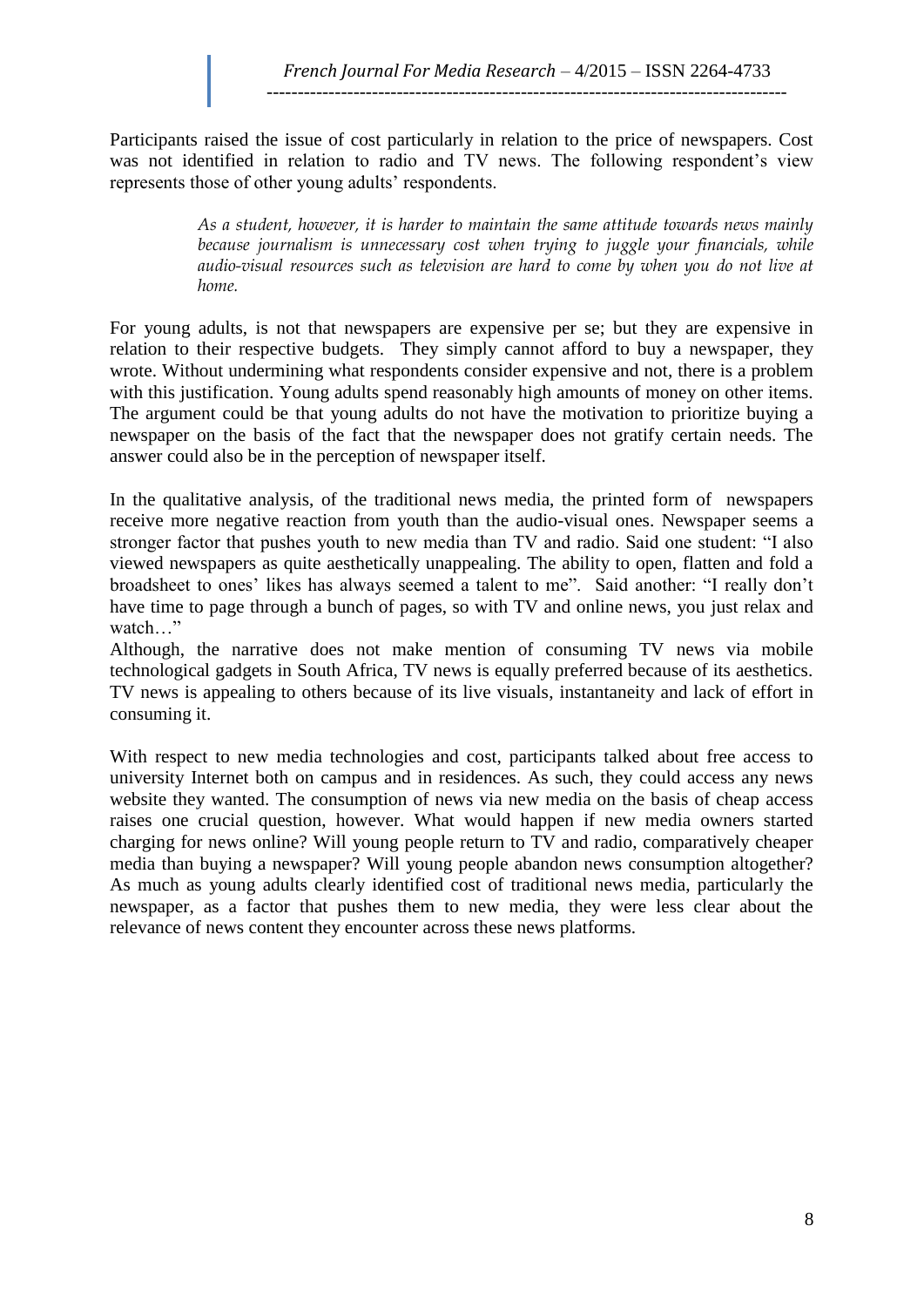## Content relevance

Irrelevance of news content to young adults' everyday lives is often cited as reasons for their abandonment of mainstream news (see above). According to Barnhurst and Wartella (1998, 280) young adults:

> *Do not find newspapers compelling because the information they encounter there has little connection to their social worlds, and without that link they have a hard time using newspapers to make themselves into knowledgeable participants in civic dialogue.*

Equally in the focus for this study, participants expressed a sense of disconnect with mainstream news media and this was largely in terms of both form and content, other than exclusively content. For example one participant said that:

> *Newspapers have not really changed in my mind; I still see them as relatively insignificant now that I have become a young adult. I believe that print media has become obsolete and the need for newspaper is not as essential…*

At the same time, it is not only in relation to newspapers that participant pointed to both content and form, other than just content. One participant noted the following with respect to TV news.

> *Unless broadcasters change the way they deliver news to younger people, the world will have a generation of ignorant people. News media producers have tried to appeal to young audiences, but it is not working. I believe that they need to try something completely different from the way they present news now, before I would consider watching the news every day.*

Interestingly, news content on new media is very much the same as the content on traditional offline forms of political communication. The difference is the method and technology of news content transmission. As much as this is the case, participants seemed to write less negatively specifically about content than they did about form. Besides form, the other factor that turns young adults away from mainstream news media is 'too much effort' to access this media form or type.

### Too much effort

With respect to 'too much effort' factor, the initial negative reaction comes from the fact that in the university environment, for example, students have to make an effort to go a particular *space*, say, the library, to access the newspaper. Second, when in the library the student might have to wait in the queue for somebody else to finish reading the paper the student might be interested in. This is a factor that also has to do with *time*. Participants do not feel 'special' and prioritized as individuals. (News reading here exists outside of the norm of individualized internet banking, online shopping, online academic material, etc.). What is raised here is captured in the following narrative by one participant.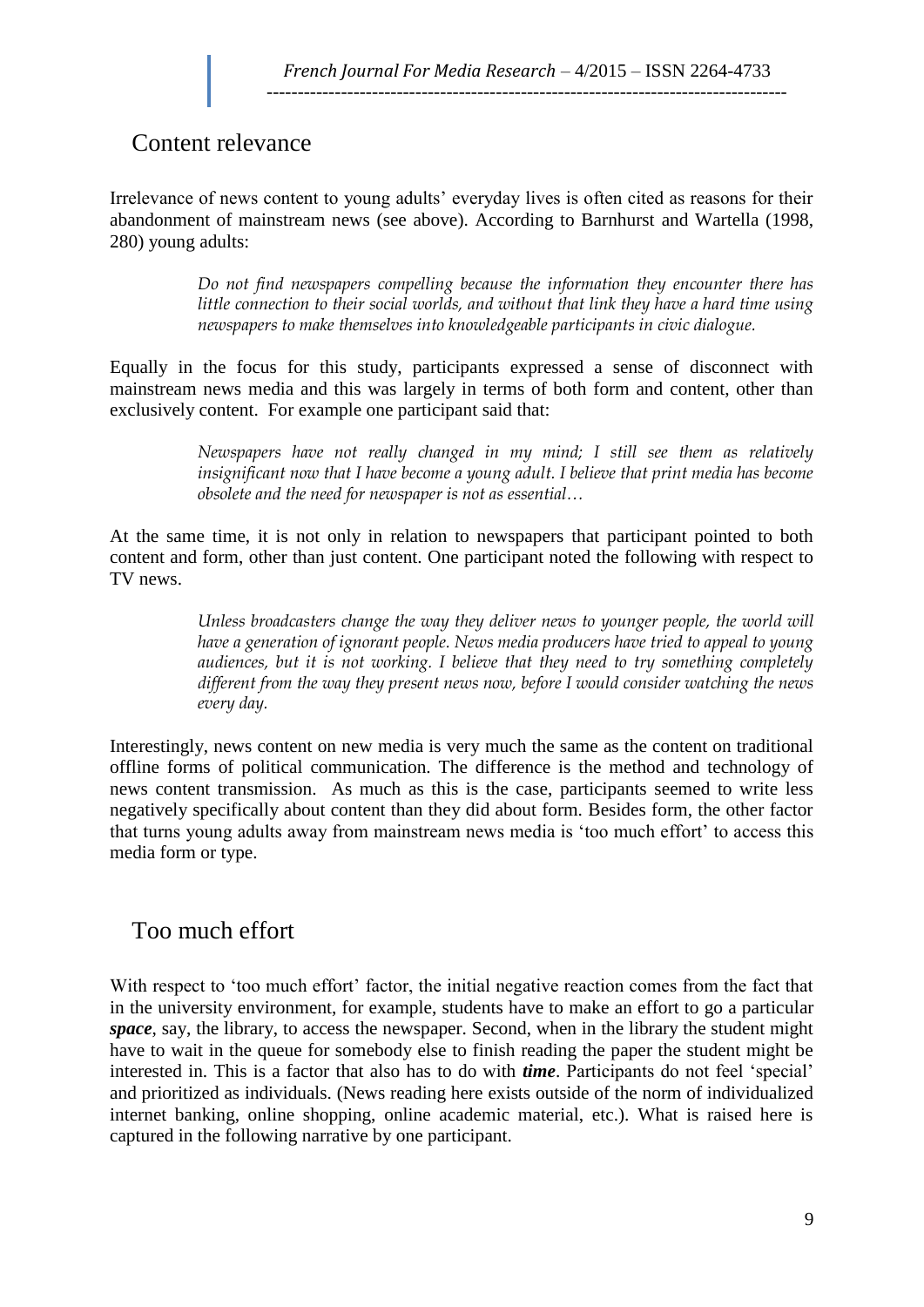*Newspapers are not as easily accessible. Unless you make a concerted effort to go to the library every day to read a newspaper that they provide, which is not always possible, it is harder to get the print version. Online newspapers are easier to access and many of them have social pages that they provide information on.*

Accessing new media online is effortless. News is delivered directly to participants' new gadgets. The student feels prioritized and special. They do not want media that requires them to restructure their daily schedule. Things have to revolve around them. Media and its content have to come to them. One participant noted:

> *Online news media is engaging, [it has] a column that ask for my opinion as a reader. This makes me feel like I am somehow involved, whereas with other form of news mediums you are merely an object and all their opinions are thrown at you. You only consume traditional news media and then discus it amongst just you and your pals at the end of the day, your opinion does not change the breaking news that has already been made.*

The manner in which online media could be accessed for news fits in with other similar online practices of young adults' online lifestyle: online personal communication, shopping, academic life, job search, etc. New media is new culture and everyday practice.

Youths' online news consumption practice is co-consumption. That is, they are consuming other elements of the media at the same time. News posted onto online newspapers websites is preferred. Also preferred are news distributed via social networks, Twitter and watching news videos on Youtube. Youth is fascinated by the new technology. Young people are on their iPads, mobile phones, laptops, kindles, etc.

New media, as a pulling factor, was articulated by participants in positive language; traditional media, particularly the newspapers, are a pushing factor that is articulated in a negative language. The least preference of a newspaper by young adults because of what researchers call the decline in reading culture is an interesting phenomenon in SA with respect to young adults' preference for local newspapers.

### Preference for local newspapers

The participants made distinct and regular reference to the consumption of community newspapers. Given that community newspapers, obviously and literally, have to be read, it may make less sense to highlight the 'decline in the culture of reading' as solely responsible for the decline of the mainstream newspaper. Equally, the notion of the declining reading culture among young adults seems be contradicted in at least three more ways. There has been significant growth in the readership of IsiZulu newspapers equally among the young adults, particularly in the SA province of KwaZulu-Natal. Second, online newspapers still have to be literally read and watched. Third, the rise of tabloid newspapers in SA is another contradiction. What can be observed is that young adults have much more serious aversion to the newspaper if it is irrelevant and contains content that is abstracted to their everyday lives. They want newspapers that are relevant and community newspapers serve this need. This is captured by one participant who noted that: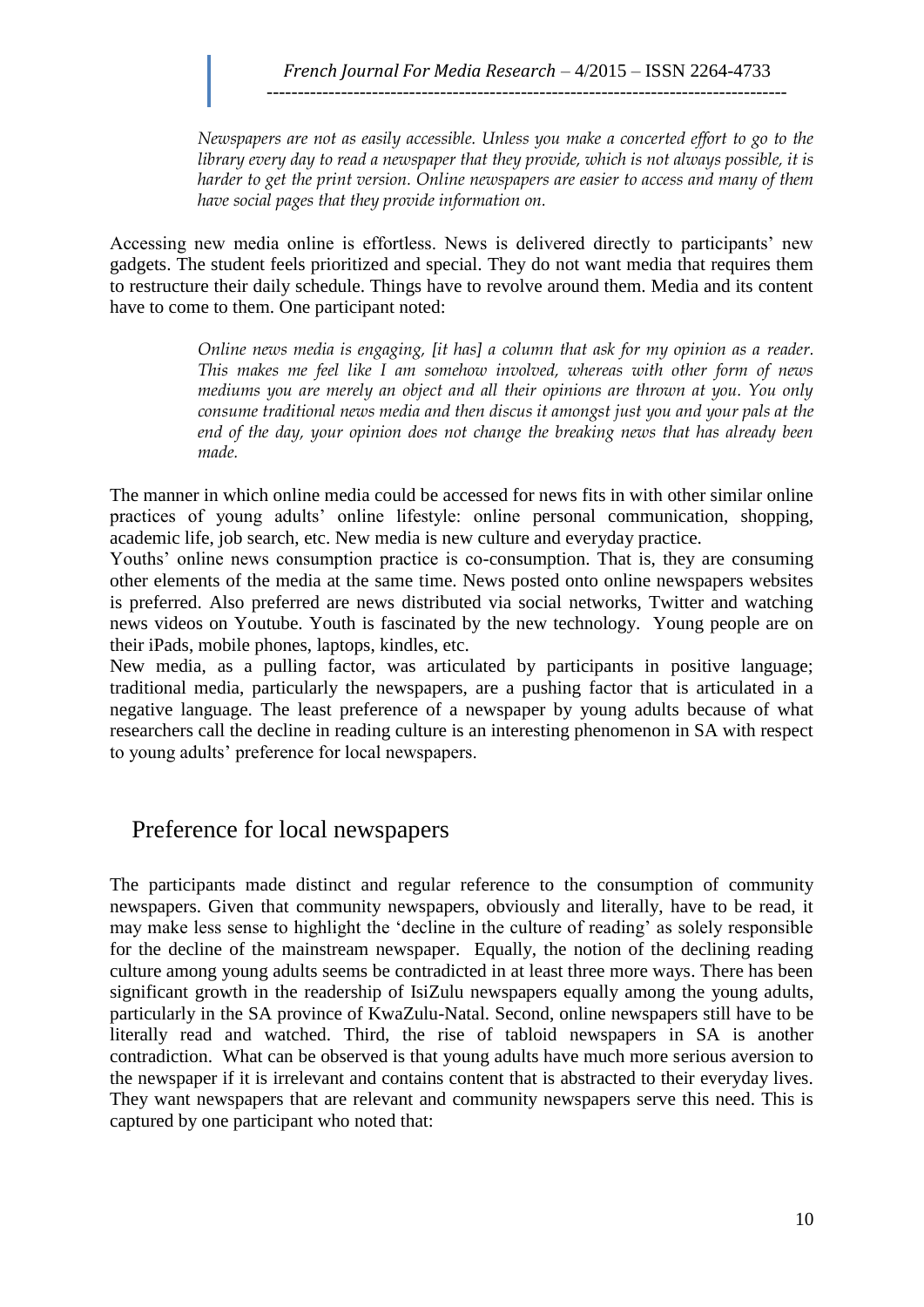*The only print media I read are local newspapers like Gazette and The Herald, namely the North West Gazette and Potch herald, because they focus only on local issues, issues that affect the community.*

The growth of South African tabloids, isiZulu and community newspapers can be equally attributed to their content that is local, relevant and has to do with immediate community issues. The mainstream newspapers are being rejected because they lack these qualities necessarily.

## Conclusion

Declining levels of consumption of mainstream news is not a national phenomenon limited only to young adults in the broader SA population. News consumption is declining across various demographic groups in the population. SA citizens' reduced news consumption is an audience behaviour form proven by the rate of the decline in mainstream newspaper circulation and readership (Glenn and Mates 2011) as well as declining levels of TV news viewership over time across all age group categories: 16-24, 25-34, 35-49 and 50 plus (Ndlovu 2013). It is ironic then that in a cultural environment where news consumption is declining, even among older adults, young adults are socially expected to come across as heavy consumers of news; or, young adults are framed as if they are the only ones weary of mainstream news consumption.

In the SA news reception and consumption environment, new media on its own would not necessarily be the panacea for young adults' declining culture of news consumption. To contend that new media would bring young adults back to the gone- by golden era of heavy news consumption of previous generations is reductionist. It is to necessarily reduce the problem of 'non-news' consumption by young adults solely to the lack of appropriate, accessible and youth-friendly technologies.

This study does not reject the view that the sheer novelty of new media may increase young adults' (middle-class) levels of news consumption online as the above evidence shows that they are interested in online news. The study agrees that new media technologies provide new ways of experiencing news for young adults and they are partly responsible for young adults' reduced orientation towards traditional news media. What this study questions, however, is the sustainability of the young adult- new media relationship with respect to news consumption in the absence of high motivation to consume news. In short, what would happen when new media becomes "old" media, as the Internet is starting to show signs of doing now (Mindich 2005)? Arguably, youths' declining consumption of news is less an issue of technology as it is one of motivation, attitude and commitment. Motivation and commitment are, in part, products of socialization and the environment.

News consumption habits exist in particular cultural and lifestyle contexts. If contexts that encourage heavy consumption of news do not exist, it is implausible to expect any technology to cause young adults to pick up the habit of news consumption. Evidence contained in participants' responses show that young adults who are already motivated to consume news provided by new media technologies, as a particular form, consume it from new media. Those who are not motivated do not, despite overwhelming access to new media.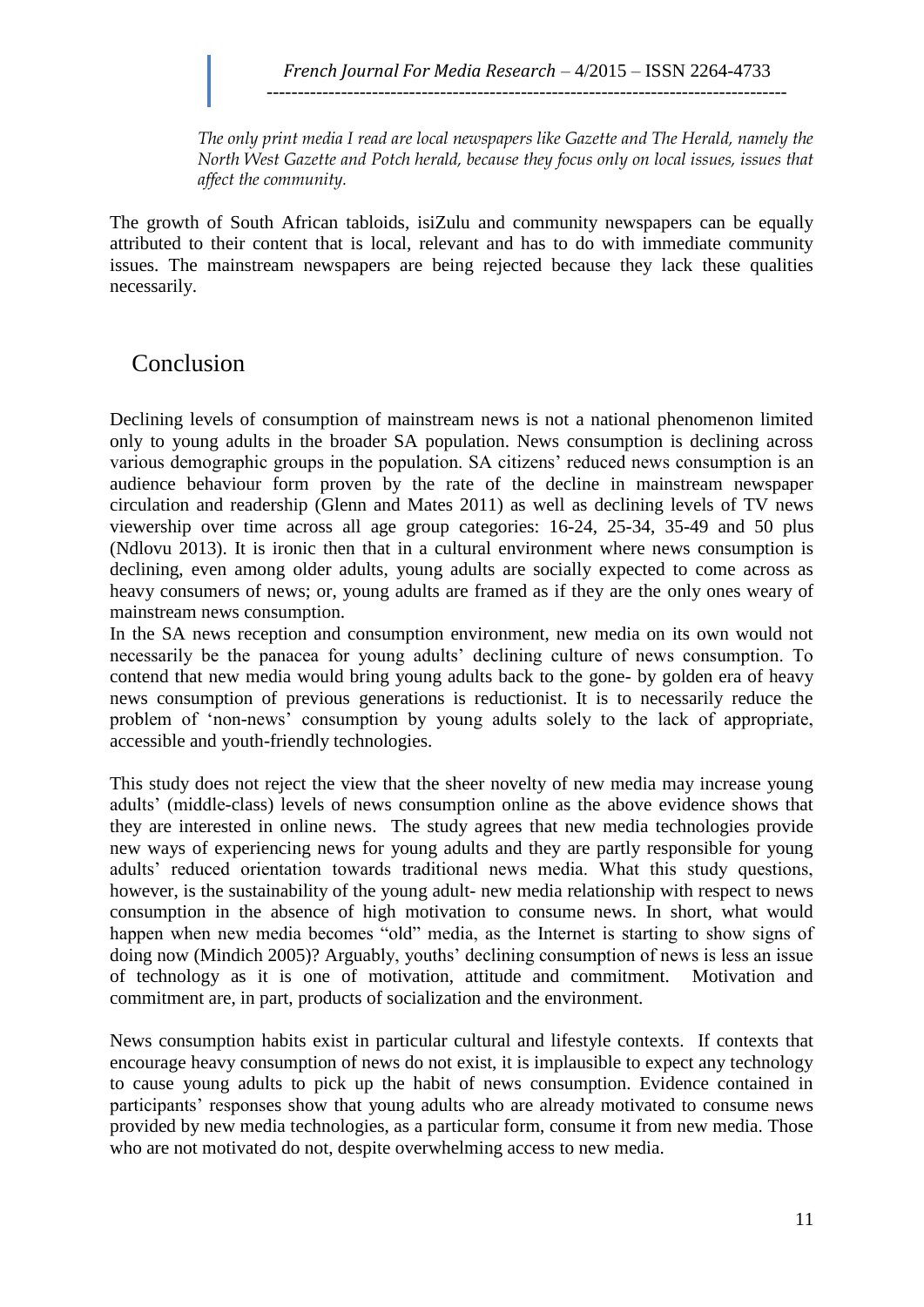A socializing cultural context that disproportionately and intensely holds decent political news in high social esteem could motivate young adults to be ardent young news consumers. In respondents' responses the environments that seemed to encourage consumption of news are school (lower and high primary). It is common in the participants' narratives to come across references such as: "my earliest memories of newspapers are from when I was in the first or second grade". The other socializing agency that participants identified regularly was the institution of higher education, particularly media-related assignments. Said one participant:

> *I most discussed politics with them and school during language tasks, but now I would say it is with my seminar tutor and peers. I then came across a newspaper last year for Film and Media assignments here at school.*

As much as the above is noted, the university environment seems rather contradictory as a space for news socialization of young adults. In the following quotation, the participant is not technology-deprived, but she is in an environment, like many other participants to this study, that does not make it necessary to consume news. '*The other fact is that I am at (university) residence. Nobody is forcing me to watch them and there (are) plenty of better things to do at the times they (news stories) are playing'.* 

The above statement constructs the 'home' or 'peers' news environment as both the place that encourages consuming news and one that forces one to do so. So, the respondent, by suggesting that she has plenty of things do at the time that news is playing, is articulating a sense of freedom from news as an extension of parental control. She is expressing here freedom of choice and sense of individuality and continuing discovery of identity. Both the university residence and staying away from news usher in a change in lifestyle in relation to news. The inference ones gets from the analysis of narratives is that both change in lifestyle and home environment negatively affects news consumption. Where home seems to force people to consume news, student life tends to impose less of that responsibility.

Home is cited as the main motivator for news consumption and having influenced the beginnings of consumption of news. One respondent noted:

> *I last watched news or read any newspaper when I was at home because my parents like news. So, they are the ones buying newspapers and 7:30pm we are all forced to watch news.*

News-consuming parents have motivations to pass news consumption culture on to their children and young adults. One young adult mentions that "I started consuming news when I was a teenager enough to sit still and listen to my mother read news to me or watch television with the whole family". It is then plausible to argue that parents who take time and have strong motivation to develop news culture among their children can also do this in a new news media environment. Young adults are most likely to pick up this form of socialization in view of studies that study this phenomenon.

Studies grounded in socialisation theory, in general, identify the manner in which social networks influence young people's relationship with media texts. In particular, they clearly indicate that children, teenagers and young adults emulate their parents' media consumption patterns (Gunter and McLeer 1990, 36). "This certainly seems to be the case in relation to the development of news consumption practices for young adults". (Guntlett and Hill 1999, 86) Furthermore, several studies have demonstrated that children and young adults' news behavior is influenced by their parents' news reading, watching and listening habits. "When children watch the news reading and viewing behavior of their parent(s), they are really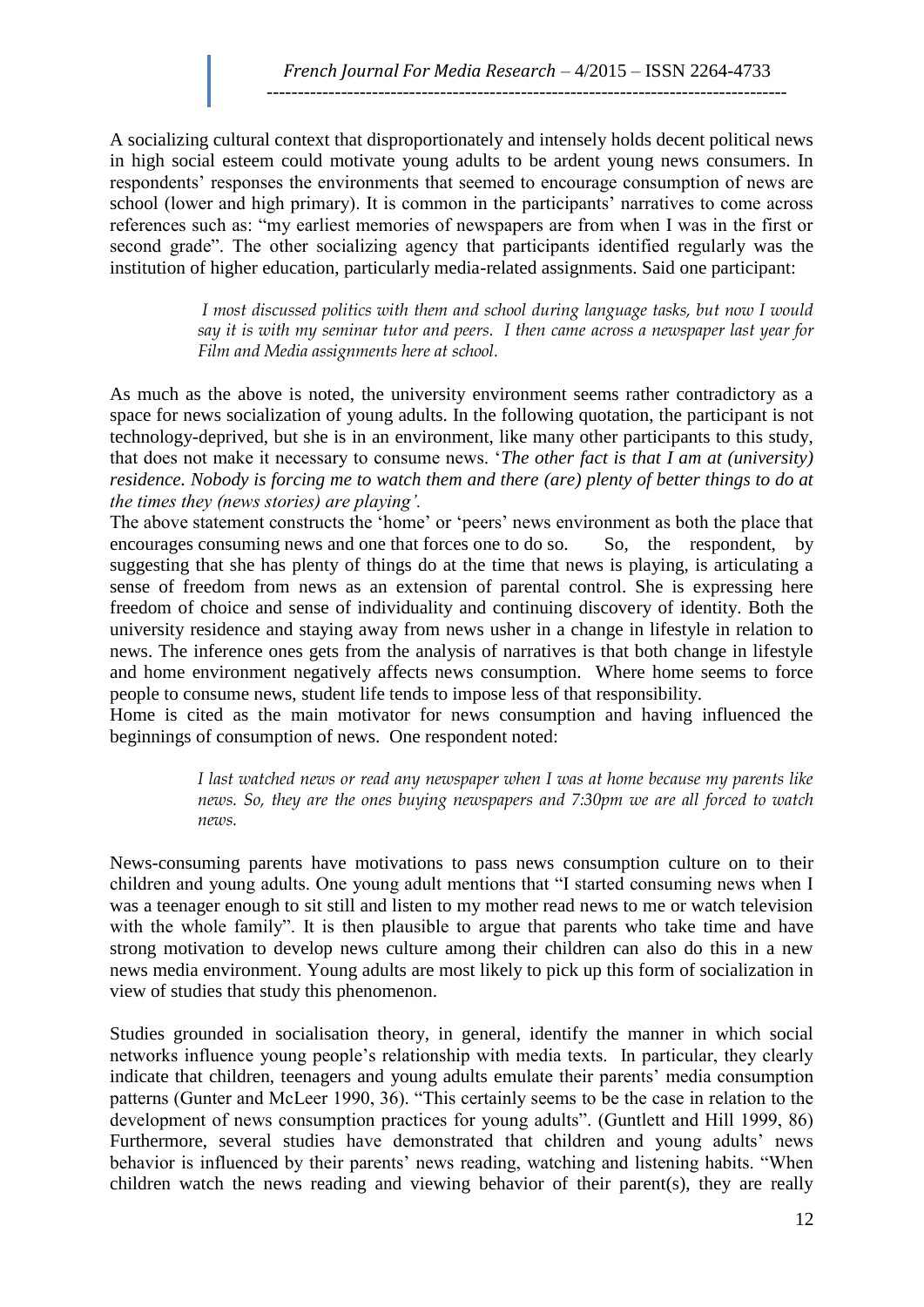watching the behaviour being modelled, a process rooted in social learning theory" (Zerba 2009).

However, parental news consumption behavior that youth imitate and which the abovementioned studies have observed is necessarily associated with traditional news media such as newspapers, radio and television as technological devices through which news content is communicated. It does not seem from the studies that parents consumed news in a particular way, in particular time and space, for the sole purpose of showing children "how it is done". Their imparting of particular modes of behaviour seems an effortless process in the traditional media environment. This does not mean some parents would not consciously urge their children to consume news.

What is important is that in the new media environment, it does appear that parents would have to be more conscious in encouraging their children and young adults to consume news. This could be done through sharing stories, posting podcasts and blogs, etc. This means that as one form of news experiencing/ sharing between peers/parents dies, the other would have to emerge- soon. This too could continue the practice of post- news consumption informal discussions with their children. The same can be said of peers.

The reason socializing agencies need to work with new media technologies in nurturing the culture of news consumption among young adults is because new media technologies are a paradox. They do 'meet' (digital divide notwithstanding) the normative social requirement of expanding access to news and current affairs, on the one hand. On the other, they are a news source that leads to a culture of atomization and invisibility of news consumption, at least by contemporary parents and young adults. This point can be illustrated by comparing some of its features to that of traditional media, particularly in the realm of consumption.

In the realm of reception and consumption, traditional newspaper combines at least two elements: circulation and readership. Circulation refers to a number of papers sold in particular period. Readership refers to a situation where a singular newspaper can be passed around and be read by more one person, in the family, train, in the coffee shop, salon, staff room, etc. A radio could equally be consumed by several people at the same. A TV newscast could be watched by several people in a homestead or public bar/pub. It would appear then that traditional news media are oriented towards the individual as much as to the rest of the family or "community". A sense of community is formed by communal reading and watching. It is the cultural environment that has historically encouraged young people to consumer news media.

At the same time the distinction to which one form of technology could be oriented either to the individual or family is matter of degrees, and could be superficial at best. It is not impossible to imagine a family watching a streamed news-broadcast from a laptop or PC, or even an Ipad for that matter. Equally, it is not to stretch to imagine a television set located within the confines of ones' bathroom or bedroom, and news consumed from it away from family members. The same can be said of newspaper. New media technologies still are different.

New media technologies as sources of news, particularly newspapers, emphasize circulation in terms of their free availability online and subscription. New media technologies such as cellphones, tablets, IPads, Kindles, laptops, PCs, etc., as sources of news and from which news content is increasingly being consumed, are characteristically individualistic or are oriented towards an individual. Whereas a stranger can ask for the paper at train station or cowatch news with you at a bar, they are less likely to ask you if they can read/watch news from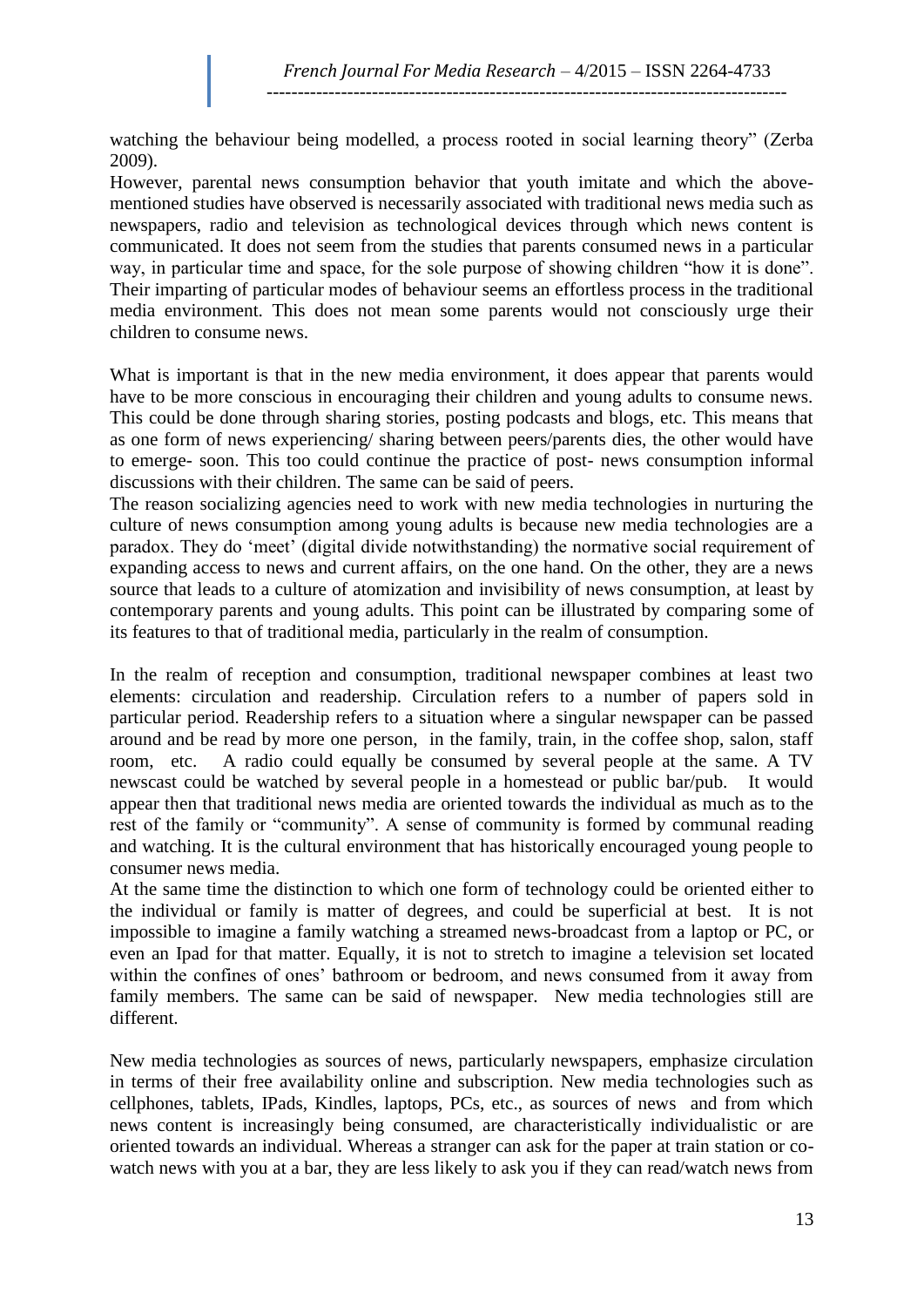your Ipad! The experience of consuming news or any other content from news technologies is necessarily invisible or anatomized. This nature of news consumption and reception from new media, if not intentionally overwhelmed with culture of news consumption, could impair young adults' culture of news consumption.

### **REFERENCES**

Barnhurst, K.G. 1998. Politics in the fine meshes: young citizens, power and the media. *Media, Culture & Society* 20(2): 201-218.

Barnhurst, K.G. & Wartella, E. 1991. Newspapers and citizenship: young adults' subjective experience of newspapers. *Critical Studies in Mass Communication* 8: 195-209.

Barnhurst, K.G. & Wartella, E. 1998. Young Citizens, American TV Newscasts, and the Collective Memory. *Critical Studies in Mass Communication* 15(3): 279–305.

Baumgartner, J. & Morris, J. 2006. The Daily Show effect. *American Politics Research* 34: 341-367.

Booysen, S. 1989. A political world within the parameters of SABC politics: The case of Afrikaner students. *Communicare* 7(2): 24–37.

Booysen, S. 1991. Mass media, social networks and the political socialization of South Africa's white youth. *Communicare* 10(1): 58–83.

Buckingham, D. 1997a. Young people, politics & news media: Beyond political socialization. *Oxford Review of Education* 25(1&2): 171–184.

Buckingham, D. 1997a. News media, political socialization and popular citizenship: towards a new agenda. *Critical Studies in Mass Communication* 14(4): 344-366.

Buckingham, D. 1997b. The making of citizens: Pedagogy and address in children's television news. *Journal of Educational Media* 23(2&3): 119–39.

Conway, M., Wyckoff, M., Feldbaum, E. & Ahern, D. 1981. The news media in children's political socialization. *Public Opinion Quarterly* 45: 164-178.

Deane, N. 2003. The politics of self. *Mail and Guardian*. 19–31 December: 16.

Duncan, J., Meijer, I., Drok, N., Garman, A., Strelitz, L., Steenveld, L., Bosch, T., Ndlovu, M. & Media Tenor. 2013. A baseline study of youth identity, the media and the public sphere in South Africa. School of Journalism and Media Studies, Rhodes University, 2013 January.

Du Plooy-Cilliers, F. & Bezuidenhout, Rose-marie. 2003. Young adults' disillusionment, apathy and cynicism in politics and television current affairs. Paper presented at *Southern African Communication Association (SACCOM) Conference*, 25-27 June, Durban, Durban Institute of Technology.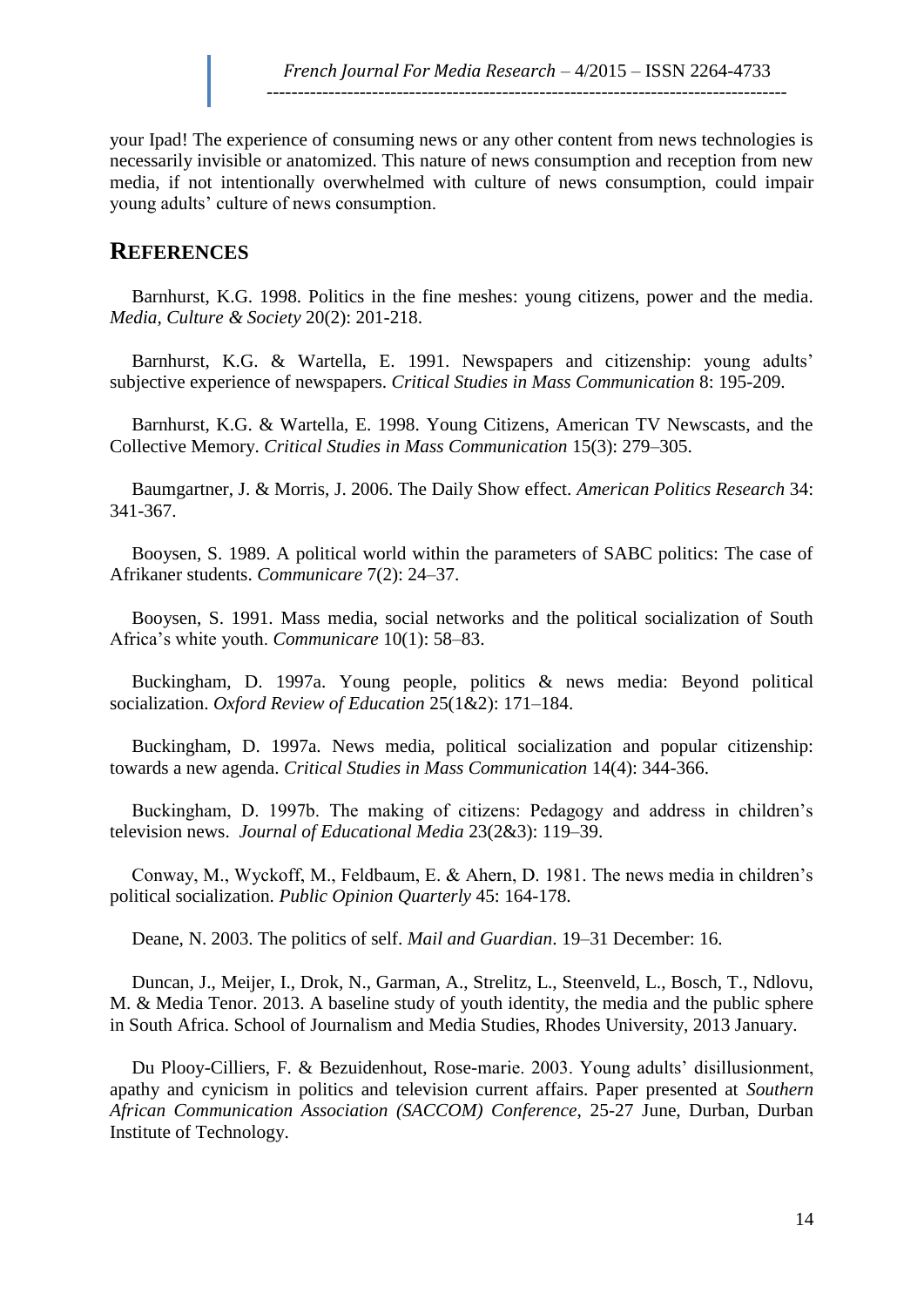Egan, Kathryn. 1999. Youth and audience making: creating business and ethical sense in the 21st century. In *Youth and the Global Media*. S. Ralph and others, Eds. United Kingdom: University of Luton Press. 135-142.

Gauntlett, D. & Hill, A. 1999. *TV living*. London: Routledge.

Glenn, I. & Mattes, R. 2011. Political communication in post-apartheid South Africa. Centre for Social Science Research Working Paper 299. Available: [http://cssr.uct.ac.za/node/851 \[2013,](http://cssr.uct.ac.za/node/851%20%5b2013) August 1].

Gunter, B. & McAleer, J. 1997. Children and television. London: Routledge.

Huang, E. 2009. The Causes of Youths' Low News Consumption and Strategies for Making Youths Happy News Consumers. *Convergence* 15(1): 105-122.

Katz, Jon. 1993. The media's war on kids. *Rolling Stone.* 25 November. 130: 47-49.

Loader, B. 2007. *Young Citizens in the Digital Age*. London: Routledge.

Mindich, D. 2005. *Tuned out: why Americans under 40 don't follow the news*. United States: Oxford University Press.

Meijer, I. 2006. The Paradox of Popularity: How Young People Experience the News. *Journalism Studies* 8(1): 96-116.

Ndlovu, M. 2008. South African Journalism and Mass Communication Research on Youth and News Media: A Reflection. *Ecquid Novi: African Journalism Studies* 29(1): 64-78.

Ndlovu, M. 2010. Reading young adults: South Africans' reading of national television news. *Communicare* 29(2): 26-47.

Ndlovu, M. 2011. The Meaning of post-Apartheid isiZulu Media. *Communicatio* 37(2): 269-292.

Ndlovu, M. & Mbenga, C. 2013. Facebook, the public sphere and political youth leagues in South Africa. *Journal of African Media Studies* 5(2): 169-186.

Patterson, T. 2007. *Young People and News*. A report from the Shorenstein Center on the Press, Politics and Public Policy. Cambridge: John F. Kennedy School of Government, Harvard University.

Pepler, E. 2003. Traditional news values vs popular culture: Media preferences of the younger generations. Paper read at the *Conference on Media in Africa: Current Issues and Future Challenges*, 11–12 September, Stellenbosch University, South Africa.

Raeymaeckers, K. 2004. Newspaper editors in search of young readers: content and layout strategies to win new readers. *Journalism studies* 5(2): 221-232.